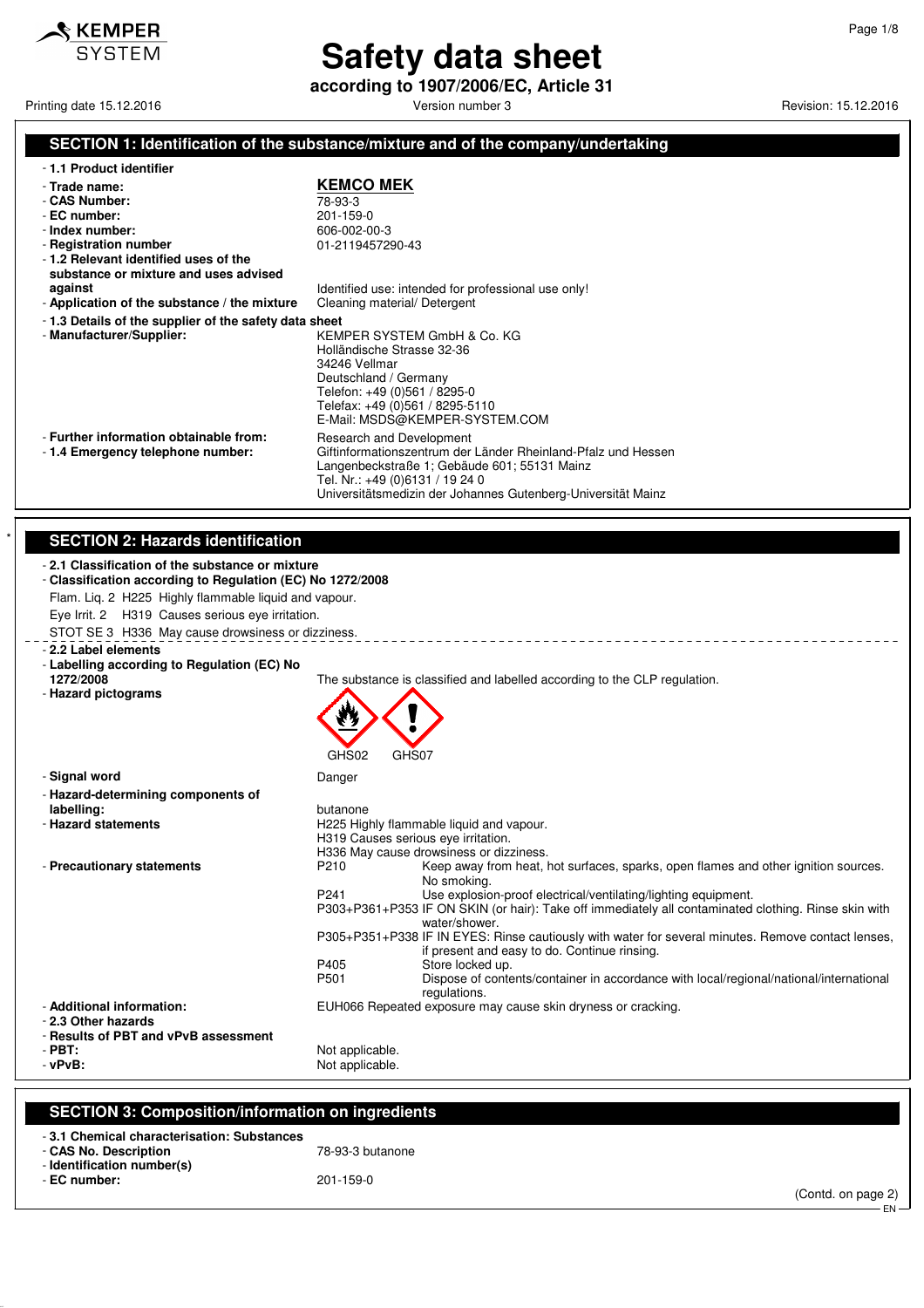**Safety data sheet according to 1907/2006/EC, Article 31**

Printing date 15.12.2016 **Principal and American Control Control** Version number 3 Revision: 15.12.2016

**Trade name: KEMCO MEK**

- **Index number:** 606-002-00-3

(Contd. of page 1)

| <b>SECTION 4: First aid measures</b>      |                                                                                                                                                |
|-------------------------------------------|------------------------------------------------------------------------------------------------------------------------------------------------|
| -4.1 Description of first aid measures    |                                                                                                                                                |
| - General information:                    | Immediately remove any clothing soiled by the product.                                                                                         |
|                                           | Symptoms of poisoning may even occur after several hours; therefore medical observation for at least 48                                        |
|                                           | hours after the accident.                                                                                                                      |
|                                           | Do not leave affected persons unattended.                                                                                                      |
|                                           | Personal protection for the First Aider.                                                                                                       |
| - After inhalation:                       | Take affected persons out of danger area and lay down.<br>In case of unconsciousness place patient stably in side position for transportation. |
|                                           | Supply fresh air; consult doctor in case of complaints.                                                                                        |
| - After skin contact:                     | Immediately wash with water and soap and rinse thoroughly.                                                                                     |
| - After eye contact:                      | Rinse opened eye for several minutes under running water. If symptoms persist, consult a doctor.                                               |
|                                           | Protect unharmed eye.                                                                                                                          |
| - After swallowing:                       | Rinse out mouth and then drink plenty of water.                                                                                                |
|                                           | If symptoms persist consult doctor.                                                                                                            |
| -4.2 Most important symptoms and effects, |                                                                                                                                                |
| both acute and delayed                    | Headache                                                                                                                                       |
|                                           | <b>Dizziness</b>                                                                                                                               |
|                                           | <b>Dizziness</b>                                                                                                                               |
|                                           | Nausea                                                                                                                                         |
| -4.3 Indication of any immediate medical  |                                                                                                                                                |
| attention and special treatment needed    | No further relevant information available.                                                                                                     |
|                                           |                                                                                                                                                |
|                                           |                                                                                                                                                |
| <b>SECTION 5: Firefighting measures</b>   |                                                                                                                                                |
| -5.1 Extinguishing media                  |                                                                                                                                                |
| - Suitable extinguishing agents:          | CO2, powder or water spray. Fight larger fires with water spray or alcohol resistant foam.                                                     |
|                                           | Use fire extinguishing methods suitable to surrounding conditions.                                                                             |
| -5.2 Special hazards arising from the     |                                                                                                                                                |

substance or mixture **No further relevant information available.** - **5.3 Advice for firefighters** Wear self-contained respiratory protective device. Wear fully protective suit. Do not inhale explosion gases or combustion gases. - **Additional information** Cool endangered receptacles with water spray. Dispose of fire debris and contaminated fire fighting water in accordance with official regulations.

### **SECTION 6: Accidental release measures**

| -6.1 Personal precautions, protective     |                                                                                                  |
|-------------------------------------------|--------------------------------------------------------------------------------------------------|
| equipment and emergency procedures        | Wear protective equipment. Keep unprotected persons away.                                        |
|                                           | Keep away from ignition sources.                                                                 |
|                                           | Ensure adequate ventilation                                                                      |
|                                           | Avoid contact with skin and eyes                                                                 |
| - 6.2 Environmental precautions:          | Prevent from spreading (e.g. by damming-in or oil barriers).                                     |
|                                           | Do not allow to enter sewers/ surface or ground water.                                           |
| -6.3 Methods and material for containment |                                                                                                  |
| and cleaning up:                          | Absorb with liquid-binding material (sand, diatomite, acid binders, universal binders, sawdust). |
|                                           | Dispose of the material collected according to regulations.                                      |
|                                           | Ensure adequate ventilation.                                                                     |
|                                           | Do not flush with water or aqueous cleansing agents                                              |
| -6.4 Reference to other sections          | See Section 7 for information on safe handling.                                                  |
|                                           | See Section 8 for information on personal protection equipment.                                  |
|                                           | See Section 13 for disposal information.                                                         |

| <b>SECTION 7: Handling and storage</b>                  |                                                                                                                                                                                                                                                                      |                        |
|---------------------------------------------------------|----------------------------------------------------------------------------------------------------------------------------------------------------------------------------------------------------------------------------------------------------------------------|------------------------|
| -7.1 Precautions for safe handling                      | Store in cool, dry place in tightly closed receptacles.<br>Ensure good ventilation/exhaustion at the workplace.<br>Prevent formation of aerosols.<br>Use only in well ventilated areas.<br>Keep receptacles tightly sealed.<br>Open and handle receptacle with care. |                        |
| - Information about fire - and explosion<br>protection: | Keep ignition sources away - Do not smoke.<br>Use explosion-proof apparatus / fittings and spark-proof tools.                                                                                                                                                        | $(Control$ on none $Q$ |

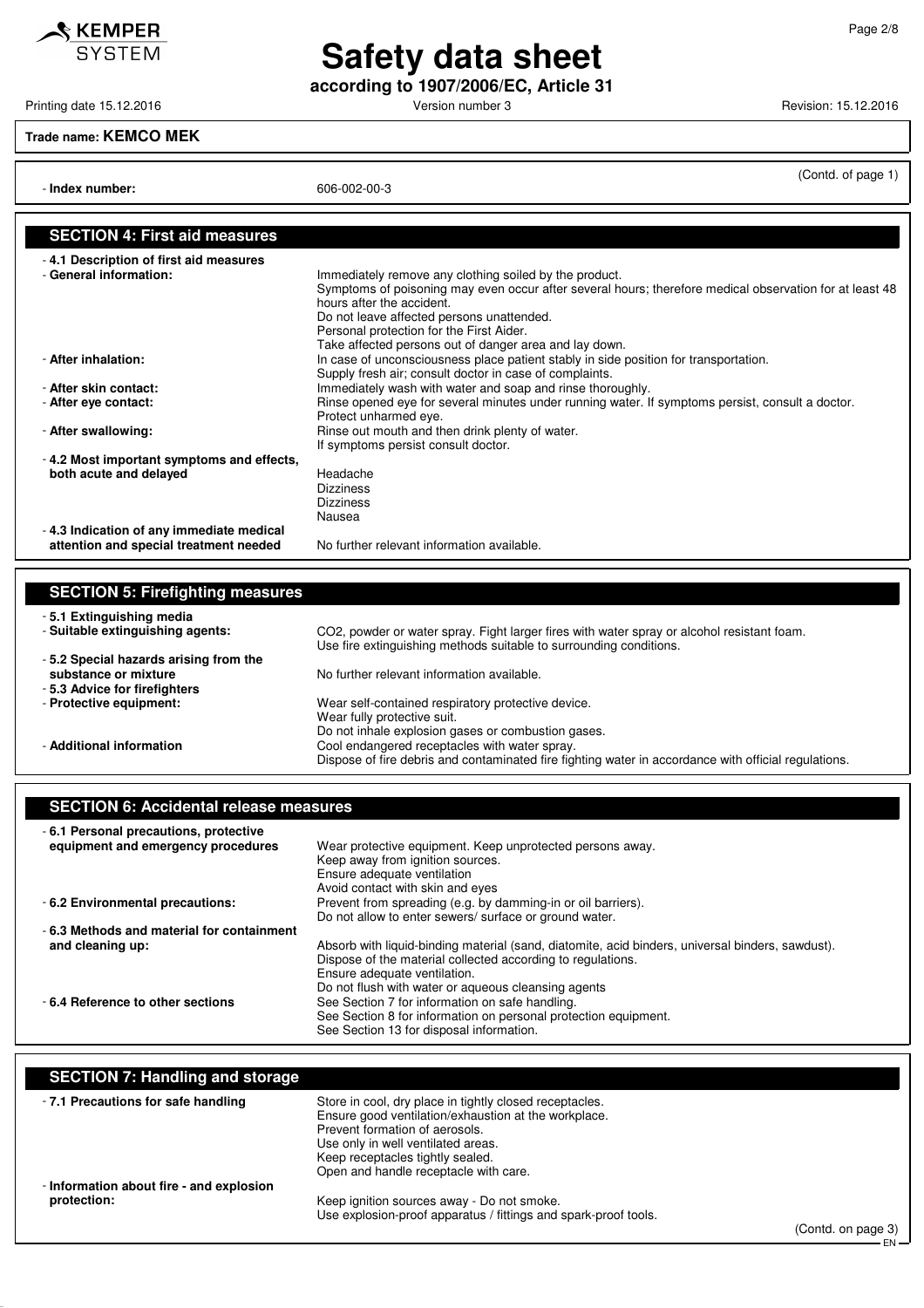

# **Safety data sheet**

**according to 1907/2006/EC, Article 31**

Printing date 15.12.2016 **Principal and American Control Control** Version number 3 Revision: 15.12.2016

#### **Trade name: KEMCO MEK**

|                                                                   | Protect against electrostatic charges.                    | (Contd. of page 2) |
|-------------------------------------------------------------------|-----------------------------------------------------------|--------------------|
|                                                                   |                                                           |                    |
| -7.2 Conditions for safe storage, including any incompatibilities |                                                           |                    |
| - Storage:                                                        |                                                           |                    |
| - Requirements to be met by storerooms and                        |                                                           |                    |
| receptacles:                                                      | Store in a cool location.                                 |                    |
|                                                                   | Prevent any seepage into the ground.                      |                    |
|                                                                   | Store only in the original receptacle.                    |                    |
| - Information about storage in one common                         |                                                           |                    |
| storage facility:                                                 | Store away from foodstuffs.                               |                    |
| - Further information about storage                               |                                                           |                    |
| conditions:                                                       | Protect from frost.                                       |                    |
|                                                                   | Keep container tightly sealed.                            |                    |
|                                                                   | Store in cool, dry conditions in well sealed receptacles. |                    |
|                                                                   | Store receptacle in a well ventilated area.               |                    |
|                                                                   | Protect from heat and direct sunlight.                    |                    |
|                                                                   | Recommended storage temperature: 10-30 °C                 |                    |
|                                                                   | Store in dry conditions.                                  |                    |
| - Storage class:                                                  | 3                                                         |                    |
| - 7.3 Specific end use(s)                                         | No further relevant information available.                |                    |
|                                                                   |                                                           |                    |
|                                                                   |                                                           |                    |
|                                                                   |                                                           |                    |

### **SECTION 8: Exposure controls/personal protection** - **Additional information about design of** No further data; see item 7.

- **8.1 Control parameters**

| - Ingredients with limit values that require monitoring at the workplace:                                             |                                                                                                                                                                                                                                                                                                                                                                                                                                                                              |
|-----------------------------------------------------------------------------------------------------------------------|------------------------------------------------------------------------------------------------------------------------------------------------------------------------------------------------------------------------------------------------------------------------------------------------------------------------------------------------------------------------------------------------------------------------------------------------------------------------------|
| 78-93-3 butanone                                                                                                      |                                                                                                                                                                                                                                                                                                                                                                                                                                                                              |
| WEL Short-term value: 899 mg/m <sup>3</sup> , 300 ppm<br>Long-term value: 600 mg/m <sup>3</sup> , 200 ppm<br>Sk, BMGV |                                                                                                                                                                                                                                                                                                                                                                                                                                                                              |
| - Ingredients with biological limit values:                                                                           |                                                                                                                                                                                                                                                                                                                                                                                                                                                                              |
| 78-93-3 butanone                                                                                                      |                                                                                                                                                                                                                                                                                                                                                                                                                                                                              |
| BMGV   70 µmol/L<br>Medium: urine<br>Sampling time: post shift<br>Parameter: butan-2-one                              |                                                                                                                                                                                                                                                                                                                                                                                                                                                                              |
| - Additional information:                                                                                             | The lists valid during the making were used as basis.                                                                                                                                                                                                                                                                                                                                                                                                                        |
| - 8.2 Exposure controls<br>- Personal protective equipment:                                                           |                                                                                                                                                                                                                                                                                                                                                                                                                                                                              |
| - General protective and hygienic measures:                                                                           | Keep away from foodstuffs, beverages and feed.<br>The usual precautionary measures are to be adhered to when handling chemicals.<br>Immediately remove all soiled and contaminated clothing<br>Wash hands before breaks and at the end of work.<br>Avoid contact with the eyes and skin.<br>Do not eat or drink while working.<br>Use skin protection cream for skin protection.                                                                                             |
| - Respiratory protection:                                                                                             | Use suitable respiratory protective device in case of insufficient ventilation.<br>Filter A/P2                                                                                                                                                                                                                                                                                                                                                                               |
| - Protection of hands:                                                                                                | Only use chemical-protective gloves with CE-labelling of category III.<br>Check protective gloves prior to each use for their proper condition.<br>After use of gloves apply skin-cleaning agents and skin cosmetics.<br>The glove material has to be impermeable and resistant to the product/ the substance/ the preparation.<br>Selection of the glove material on consideration of the penetration times, rates of diffusion and the<br>degradation<br>Protective gloves |
| - Material of gloves                                                                                                  | Recommended materials:<br>Butyl rubber, BR<br>Recommended thickness of the material: $> 0.5$ mm<br>The selection of the suitable gloves does not only depend on the material, but also on further marks of<br>quality and varies from manufacturer to manufacturer.                                                                                                                                                                                                          |
| - Penetration time of glove material                                                                                  | The determined penetration times according to EN 374 part III are not performed under practical<br>conditions. Therefore a maximum wearing time, which corresponds to 50% of the penetration time, is<br>recommended.                                                                                                                                                                                                                                                        |
| - Eye protection:                                                                                                     | Tightly sealed goggles                                                                                                                                                                                                                                                                                                                                                                                                                                                       |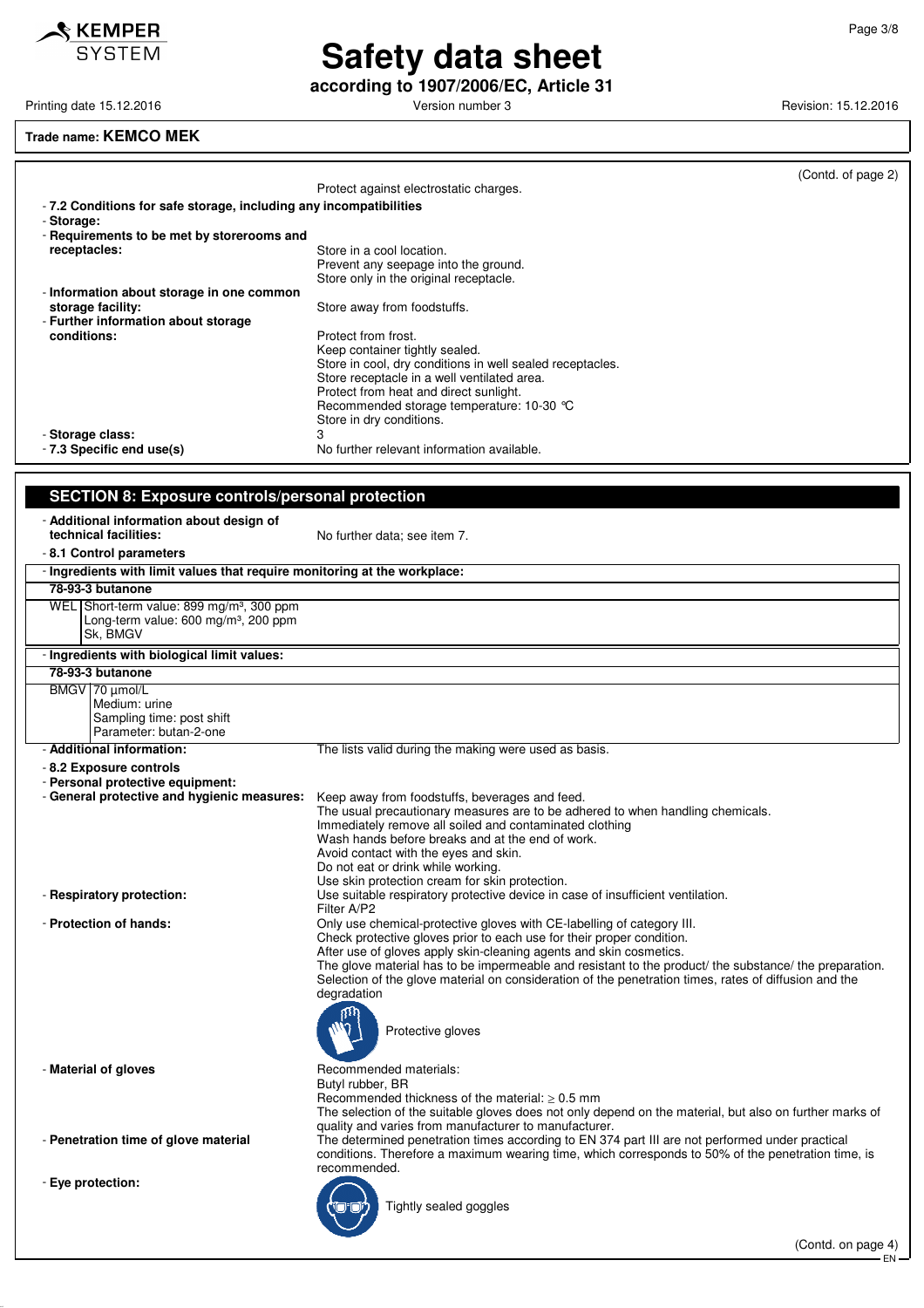**Safety data sheet according to 1907/2006/EC, Article 31**

Printing date 15.12.2016 **Principal and Contract Contract Contract Contract Contract Contract Contract Contract Contract Contract Contract Contract Contract Contract Contract Contract Contract Contract Contract Contract Co** 

### **Trade name: KEMCO MEK**

 $\mathcal S$  KEMPER **SYSTEM** 

- **Body protection:** Protective work clothing Impervious protective clothing

| (Contd. of page 3) |  |  |
|--------------------|--|--|
|--------------------|--|--|

| <b>SECTION 9: Physical and chemical properties</b>                                                                                                          |                                                                                             |  |
|-------------------------------------------------------------------------------------------------------------------------------------------------------------|---------------------------------------------------------------------------------------------|--|
| - 9.1 Information on basic physical and chemical properties<br>- General Information<br>- Appearance:<br>Form:<br>Colour:<br>- Odour:<br>- Odour threshold: | Fluid<br>Colourless<br>Pleasant<br>Not determined.                                          |  |
| - pH-value:                                                                                                                                                 | Not determined.                                                                             |  |
| - Change in condition<br><b>Melting point/Melting range:</b><br><b>Boiling point/Boiling range:</b>                                                         | $-86$ °C<br>80 °C                                                                           |  |
| - Flash point:                                                                                                                                              | $-9^{\circ}$ C                                                                              |  |
| - Flammability (solid, gaseous):                                                                                                                            | Not applicable.                                                                             |  |
| - Ignition temperature:                                                                                                                                     |                                                                                             |  |
| <b>Decomposition temperature:</b>                                                                                                                           | Not determined.                                                                             |  |
| - Self-igniting:                                                                                                                                            | Not determined.                                                                             |  |
| - Danger of explosion:                                                                                                                                      | Product is not explosive. However, formation of explosive air/vapour mixtures are possible. |  |
| - Explosion limits:<br>Lower:<br>Upper:                                                                                                                     | 1.5 Vol %<br>11.5 Vol %                                                                     |  |
| - Density at 20 °C:<br>- Relative density<br>- Vapour density<br>- Evaporation rate                                                                         | $0.81$ g/cm <sup>3</sup><br>Not determined.<br>Not determined.<br>Not determined.           |  |
| - Solubility in / Miscibility with<br>water at 20 °C:                                                                                                       | 290 g/l                                                                                     |  |
| - Partition coefficient (n-octanol/water):                                                                                                                  | Not determined.                                                                             |  |
| - Viscosity:<br>Dynamic at 20 °C:<br>Kinematic:                                                                                                             | $0.40$ mPas<br>Not determined.                                                              |  |
| - Solvent content:<br>VOC (EC)<br>-9.2 Other information                                                                                                    | 100.00 %<br>No further relevant information available.                                      |  |

### **SECTION 10: Stability and reactivity**

- **10.1 Reactivity 10.1 Reactivity 10.1 Reactivity** 

- **10.2 Chemical stability**

- **Thermal decomposition / conditions to be**

- **10.3 Possibility of hazardous reactions**<br>- 10.4 Conditions to avoid

- **avoided:** No decomposition if used according to specifications.<br>**10.3 Possibility of hazardous reactions** No dangerous reactions known.
	-
	-
	-
- 
- **10.4 Conditions to avoid** No further relevant information available.<br>- **10.5 Incompatible materials:** No further relevant information available.
- **10.5 Incompatible materials:** No further relevant information available. No dangerous decomposition products known.

| <b>SECTION 11: Toxicological information</b>                                                                                        |                  |                                          |  |
|-------------------------------------------------------------------------------------------------------------------------------------|------------------|------------------------------------------|--|
| -11.1 Information on toxicological effects<br>Based on available data, the classification criteria are not met.<br>- Acute toxicity |                  |                                          |  |
| - LD/LC50 values relevant for classification:                                                                                       |                  |                                          |  |
| 78-93-3 butanone                                                                                                                    |                  |                                          |  |
| Oral                                                                                                                                | LD50             | 2193 mg/kg (rat) (OECD 423)              |  |
| Dermal                                                                                                                              | LD <sub>50</sub> | $\vert$ > 5000 mg/kg (rabbit) (OECD 402) |  |
|                                                                                                                                     |                  | Inhalative LC50/4 h 34 mg/l (rat)        |  |

EN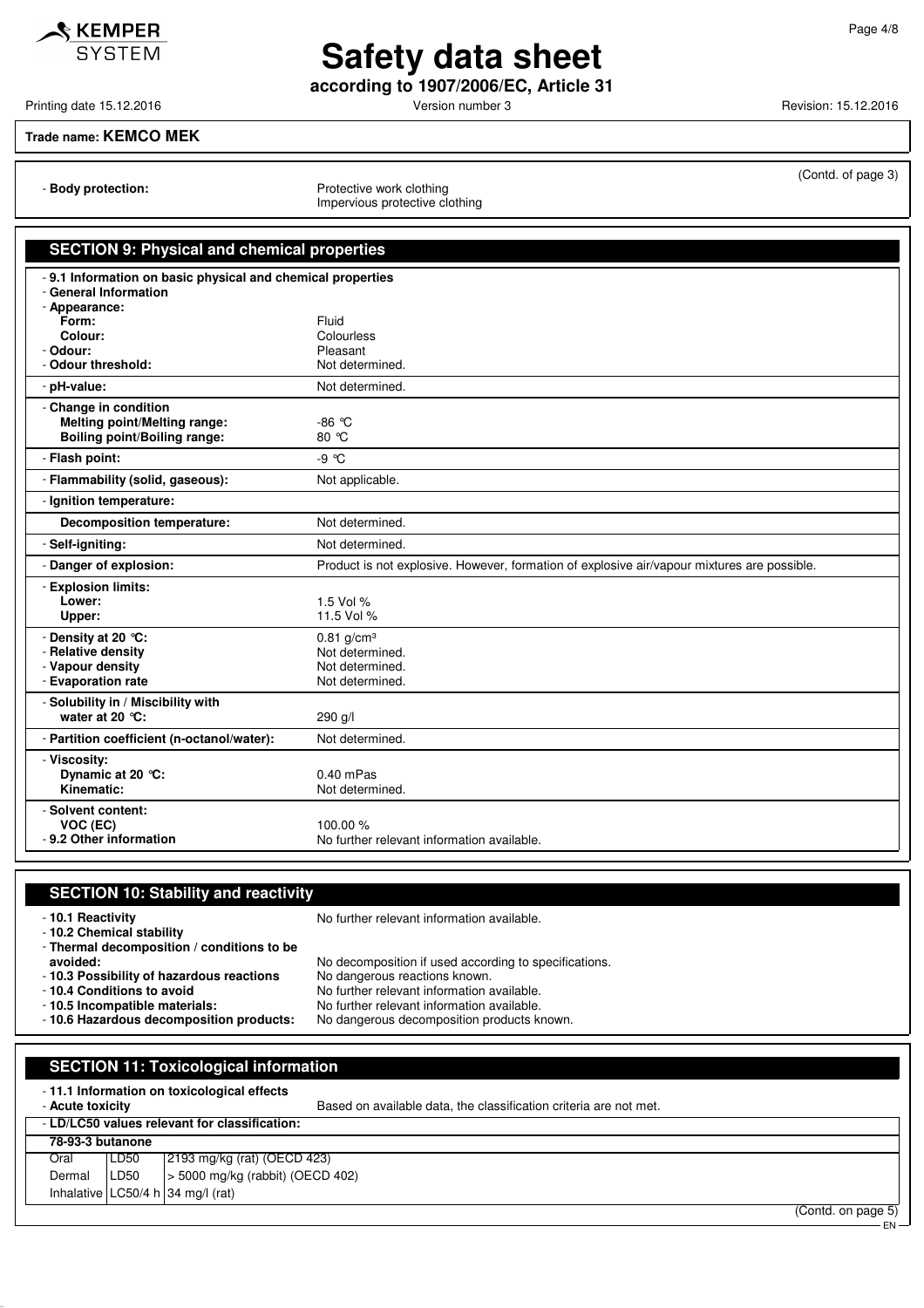KEMPER **SYSTEM** 

## **Safety data sheet**

**according to 1907/2006/EC, Article 31**

Printing date 15.12.2016 **Principal and American Control Control** Version number 3 Revision: 15.12.2016

### **Trade name: KEMCO MEK**

|                                                                           |                                                                   | (Contd. of page 4) |  |
|---------------------------------------------------------------------------|-------------------------------------------------------------------|--------------------|--|
| - Primary irritant effect:                                                |                                                                   |                    |  |
| - Skin corrosion/irritation                                               | Based on available data, the classification criteria are not met. |                    |  |
| - Serious eve damage/irritation                                           | Causes serious eye irritation.                                    |                    |  |
| - Respiratory or skin sensitisation                                       | Based on available data, the classification criteria are not met. |                    |  |
| - CMR effects (carcinogenity, mutagenicity and toxicity for reproduction) |                                                                   |                    |  |
| - Germ cell mutagenicity                                                  | Based on available data, the classification criteria are not met. |                    |  |
| - Carcinogenicity                                                         | Based on available data, the classification criteria are not met. |                    |  |
| - Reproductive toxicity                                                   | Based on available data, the classification criteria are not met. |                    |  |
| - STOT-single exposure                                                    | May cause drowsiness or dizziness.                                |                    |  |
| - STOT-repeated exposure                                                  | Based on available data, the classification criteria are not met. |                    |  |
| - Aspiration hazard                                                       | Based on available data, the classification criteria are not met. |                    |  |

### **SECTION 12: Ecological information**

#### - **12.1 Toxicity**

| --- - - - - - - -                                                  |                                                                                                        |  |
|--------------------------------------------------------------------|--------------------------------------------------------------------------------------------------------|--|
| - Aquatic toxicity:                                                |                                                                                                        |  |
| 78-93-3 butanone                                                   |                                                                                                        |  |
| LC50   2990 mg/l (Pimephales promelas) (96h; OECD 203)             |                                                                                                        |  |
| EC50 1972 mg/l (Pseudokirchneriella subcapitata) (72h; OECD 201)   |                                                                                                        |  |
|                                                                    | EC50 308 mg/l (Daphnia magna) (48h; OECD 202)                                                          |  |
| 1150 mg/l (Pseudomonas putida) (16h; DIN 38412)<br>EC <sub>0</sub> |                                                                                                        |  |
| -12.2 Persistence and degradability                                | No further relevant information available.                                                             |  |
| -12.3 Bioaccumulative potential                                    | No further relevant information available.                                                             |  |
| - 12.4 Mobility in soil                                            | No further relevant information available.                                                             |  |
| - Additional ecological information:                               |                                                                                                        |  |
| - General notes:                                                   | Do not allow undiluted product or large quantities of it to reach ground water, water course or sewage |  |
|                                                                    | system.                                                                                                |  |
|                                                                    | Water hazard class 1 (German Regulation) (Assessment by list): slightly hazardous for water            |  |
| -12.5 Results of PBT and vPvB assessment                           |                                                                                                        |  |
| - PBT:                                                             | Not applicable.                                                                                        |  |
| $-vPvB$ :                                                          | Not applicable.                                                                                        |  |
| -12.6 Other adverse effects                                        | No further relevant information available.                                                             |  |

| <b>SECTION 13: Disposal considerations</b>                           |                                                                                                                                                                   |
|----------------------------------------------------------------------|-------------------------------------------------------------------------------------------------------------------------------------------------------------------|
| -13.1 Waste treatment methods<br>- Recommendation                    | Must not be disposed together with household garbage. Do not allow product to reach sewage system.<br>Must be specially treated adhering to official regulations. |
| - European waste cataloque                                           |                                                                                                                                                                   |
| 07 02 04* other organic solvents, washing liquids and mother liquors |                                                                                                                                                                   |
| - Uncleaned packaging:<br>- Recommendation:                          | Disposal must be made according to official regulations.                                                                                                          |

| <b>SECTION 14: Transport information</b>                |                                                                                             |                              |
|---------------------------------------------------------|---------------------------------------------------------------------------------------------|------------------------------|
| - 14.1 UN-Number<br>- ADR, IMDG, IATA                   | <b>UN1193</b>                                                                               |                              |
| - 14.2 UN proper shipping name<br>- ADR<br>- IMDG, IATA | 1193 ETHYL METHYL KETONE (METHYL ETHYL KETONE)<br>ETHYL METHYL KETONE (METHYL ETHYL KETONE) |                              |
| - 14.3 Transport hazard class(es)<br>- ADR<br><u>V</u>  |                                                                                             |                              |
| - Class                                                 | 3 (F1) Flammable liquids.                                                                   |                              |
|                                                         |                                                                                             | (Contd. on page 6)<br>$EN$ — |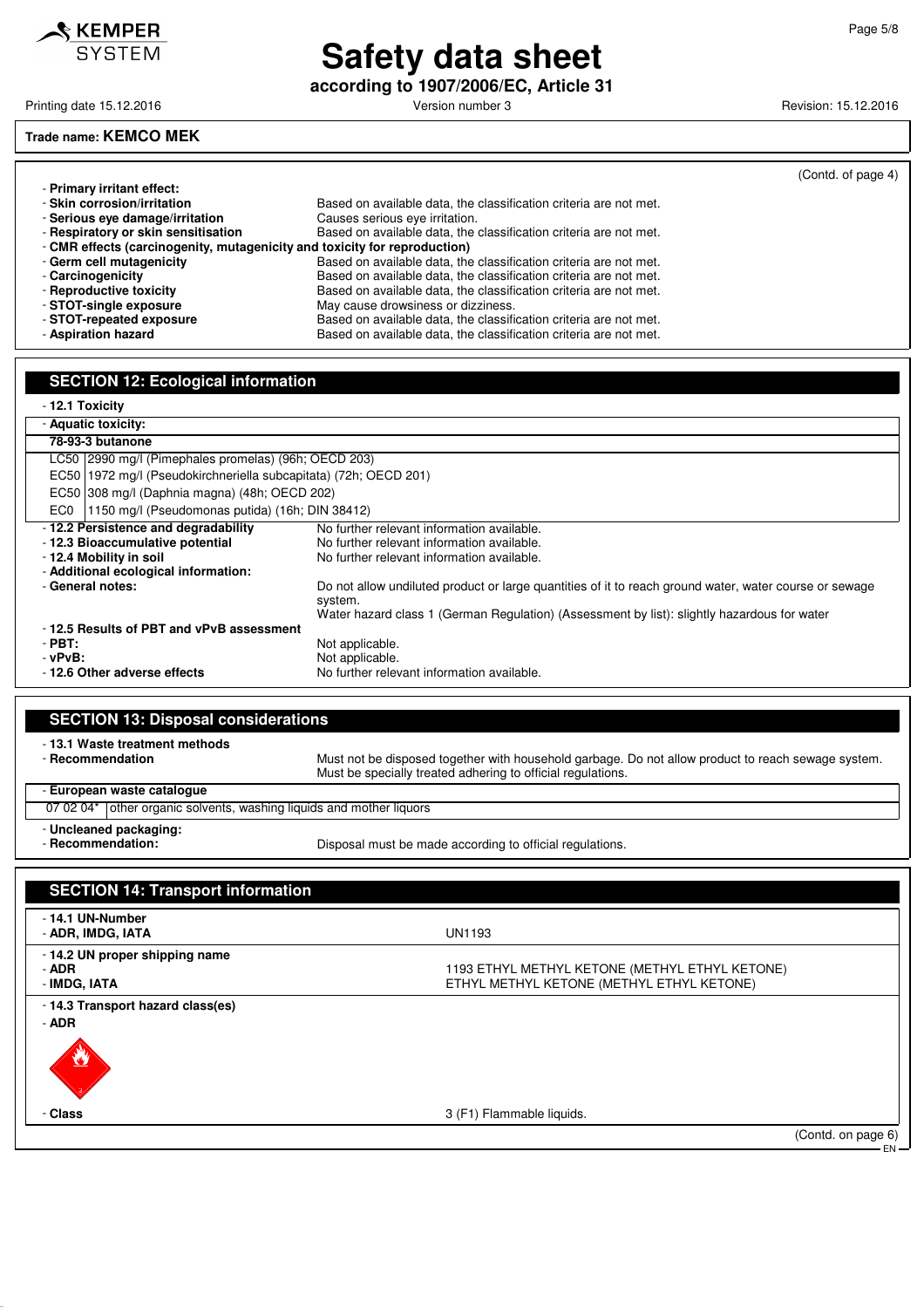### $\mathcal$ **KEMPER** SYSTEM

# **Safety data sheet**

**according to 1907/2006/EC, Article 31**

Printing date 15.12.2016 **Principal and Contract Contract Contract Contract Contract Contract Contract Contract Contract Contract Contract Contract Contract Contract Contract Contract Contract Contract Contract Contract Co** 

#### **Trade name: KEMCO MEK**

|                                                                      | (Contd. of page 5)                                                                                  |
|----------------------------------------------------------------------|-----------------------------------------------------------------------------------------------------|
| - Label                                                              | 3                                                                                                   |
| - IMDG, IATA                                                         |                                                                                                     |
|                                                                      |                                                                                                     |
| - Class                                                              | 3 Flammable liquids.                                                                                |
| - Label                                                              | 3                                                                                                   |
| - 14.4 Packing group                                                 |                                                                                                     |
| - ADR, IMDG, IATA                                                    | $\mathbf{II}$                                                                                       |
| - 14.5 Environmental hazards:                                        |                                                                                                     |
| - Marine pollutant:                                                  | <b>No</b>                                                                                           |
| - 14.6 Special precautions for user                                  | Warning: Flammable liquids.                                                                         |
| - Danger code (Kemler):                                              | 33                                                                                                  |
| - EMS Number:                                                        | $F-E.S-D$                                                                                           |
| - Stowage Category                                                   | B                                                                                                   |
| - 14.7 Transport in bulk according to Annex II of Marpol and the IBC |                                                                                                     |
| Code                                                                 | Not applicable.                                                                                     |
| - Transport/Additional information:                                  |                                                                                                     |
| $-$ ADR                                                              |                                                                                                     |
| - Limited quantities (LQ)                                            | 1 <sup>L</sup>                                                                                      |
| - Excepted quantities (EQ)                                           | Code: E2                                                                                            |
|                                                                      | Maximum net quantity per inner packaging: 30 ml                                                     |
|                                                                      | Maximum net quantity per outer packaging: 500 ml                                                    |
| - Transport category                                                 | 2                                                                                                   |
| - Tunnel restriction code                                            | D/E                                                                                                 |
| - IMDG                                                               |                                                                                                     |
| - Limited quantities (LQ)                                            | 1 <sup>L</sup>                                                                                      |
| - Excepted quantities (EQ)                                           | Code: E2                                                                                            |
|                                                                      | Maximum net quantity per inner packaging: 30 ml<br>Maximum net quantity per outer packaging: 500 ml |
|                                                                      |                                                                                                     |
| - UN "Model Regulation":                                             | UN 1193 ETHYL METHYL KETONE (METHYL ETHYL KETONE), 3, II                                            |

### **SECTION 15: Regulatory information**

- **15.1 Safety, health and environmental regulations/legislation specific for the substance or mixture**

- **Directive 2012/18/EU**
- **Named dangerous substances ANNEX I** Substance is not listed.<br>- Seveso category **P5c FLAMMABLE LIQU**
- 
- **Qualifying quantity (tonnes) for the application of lower-tier requirements** 5,000 t - **Qualifying quantity (tonnes) for the application of upper-tier requirements** 50,000 t - **REGULATION (EC) No 1907/2006 ANNEX**

P5c FLAMMABLE LIQUIDS

**XVII** Conditions of restriction: 3<br>**2 Chemical safety assessment:** A Chemical Safety Assess A Chemical Safety Assessment has been carried out.

### **SECTION 16: Other information**

This information is based on our present knowledge. However, this shall not constitute a guarantee for any specific product features and shall not establish a legally valid contractual relationship.

| - Department issuing SDS:     | research & development                                                                                                                                                                                                                                                                                                                                               |
|-------------------------------|----------------------------------------------------------------------------------------------------------------------------------------------------------------------------------------------------------------------------------------------------------------------------------------------------------------------------------------------------------------------|
| - Contact:                    | research & development                                                                                                                                                                                                                                                                                                                                               |
| - Abbreviations and acronyms: | RID: Règlement international concernant le transport des marchandises dangereuses par chemin de fer (Regulations Concerning the<br>International Transport of Dangerous Goods by Rail)                                                                                                                                                                               |
|                               | IATA-DGR: Dangerous Goods Regulations by the "International Air Transport Association" (IATA)                                                                                                                                                                                                                                                                        |
|                               | ICAO: International Civil Aviation Organisation                                                                                                                                                                                                                                                                                                                      |
|                               | ICAO-TI: Technical Instructions by the "International Civil Aviation Organisation" (ICAO)                                                                                                                                                                                                                                                                            |
|                               | ADR: Accord européen sur le transport des marchandises dangereuses par Route (European Agreement concerning the International                                                                                                                                                                                                                                        |
|                               | Carriage of Dangerous Goods by Road)                                                                                                                                                                                                                                                                                                                                 |
|                               | IMDG: International Maritime Code for Dangerous Goods                                                                                                                                                                                                                                                                                                                |
|                               | IATA: International Air Transport Association                                                                                                                                                                                                                                                                                                                        |
|                               | GHS: Globally Harmonised System of Classification and Labelling of Chemicals                                                                                                                                                                                                                                                                                         |
|                               | EINECS: European Inventory of Existing Commercial Chemical Substances                                                                                                                                                                                                                                                                                                |
|                               | CAS: Chemical Abstracts Service (division of the American Chemical Society)                                                                                                                                                                                                                                                                                          |
|                               | VOC: Volatile Organic Compounds (USA, EU)                                                                                                                                                                                                                                                                                                                            |
|                               | LC50: Lethal concentration, 50 percent                                                                                                                                                                                                                                                                                                                               |
|                               | LD50: Lethal dose, 50 percent                                                                                                                                                                                                                                                                                                                                        |
|                               | $\int$ $\int$ $\int$ $\frac{1}{2}$ $\int$ $\frac{1}{2}$ $\int$ $\frac{1}{2}$ $\int$ $\frac{1}{2}$ $\int$ $\frac{1}{2}$ $\int$ $\frac{1}{2}$ $\int$ $\frac{1}{2}$ $\int$ $\frac{1}{2}$ $\int$ $\frac{1}{2}$ $\int$ $\frac{1}{2}$ $\int$ $\frac{1}{2}$ $\int$ $\frac{1}{2}$ $\int$ $\frac{1}{2}$ $\int$ $\frac{1}{2}$ $\int$ $\frac{1}{2}$ $\int$ $\frac{1}{2}$ $\int$ |

EN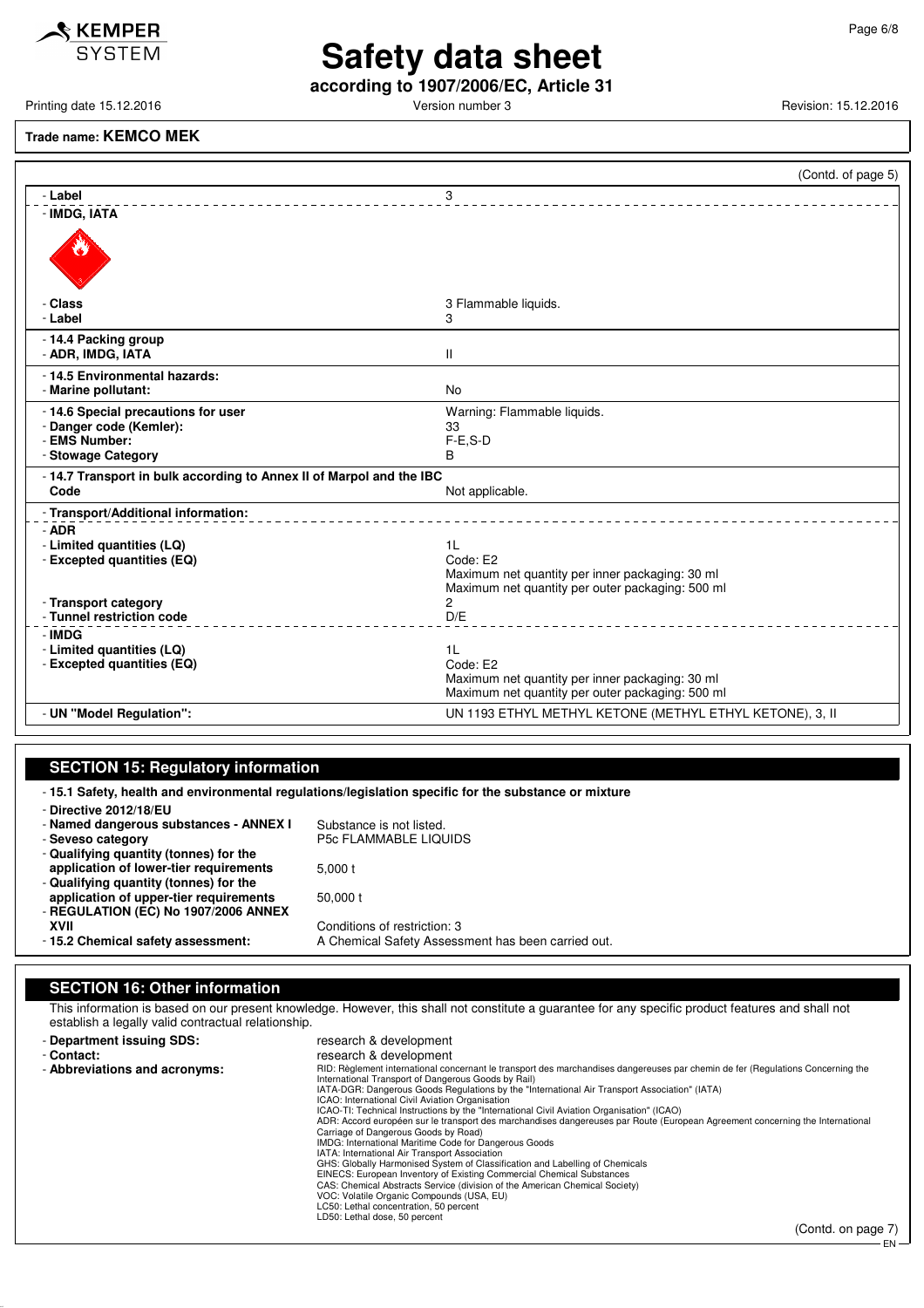

# **Safety data sheet**

**according to 1907/2006/EC, Article 31**

Printing date 15.12.2016 **Principal and American Control Control** Version number 3 Revision: 15.12.2016

### **Trade name: KEMCO MEK**

| - Sources                                | PBT: Persistent. Bioaccumulative and Toxic<br>vPvB: very Persistent and very Bioaccumulative<br>Flam. Lig. 2: Flammable liquids - Category 2<br>Eye Irrit. 2: Serious eye damage/eye irritation - Category 2<br>STOT SE 3: Specific target organ toxicity (single exposure) – Category 3<br>Internet:<br>- www.echa.com | (Contd. of page 6) |
|------------------------------------------|-------------------------------------------------------------------------------------------------------------------------------------------------------------------------------------------------------------------------------------------------------------------------------------------------------------------------|--------------------|
| -* Data compared to the previous version | - www.baua.de<br>- www.gestis.itrust.de (IFA: Institute für Occupational Safety and<br>Health of the German Social Accident Insurance)                                                                                                                                                                                  |                    |
| altered.                                 |                                                                                                                                                                                                                                                                                                                         | <b>ENL</b>         |

EN (Contd. on page 8)